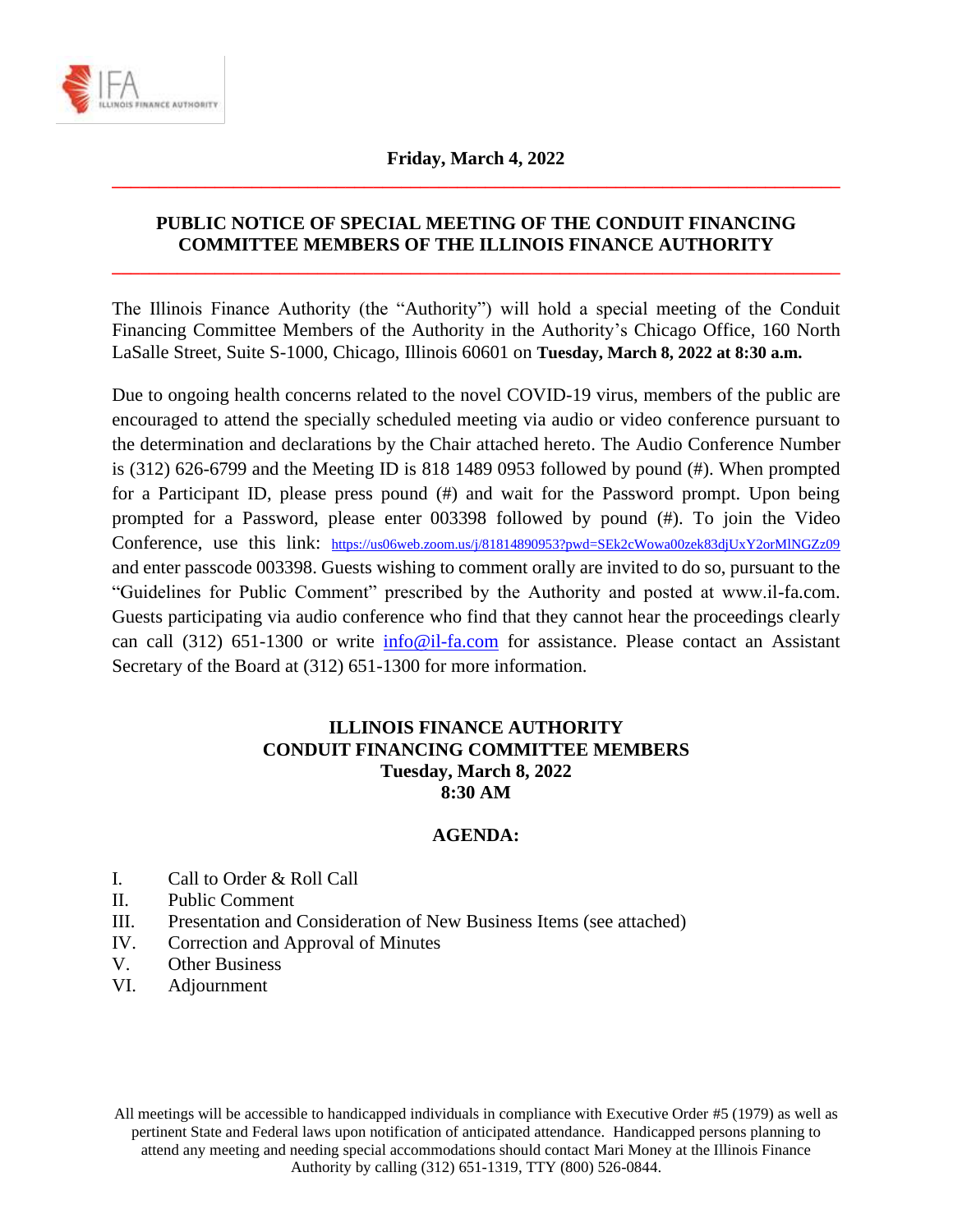**Conduit Financing Committee** March 8, 2022 Page 2

### **NEW BUSINESS**

### **Tab Project Name Location Amount New Jobs Const. Jobs Staff 1** NorthShore University HealthSystem (NorthShore - Edward-Elmhurst Credit Group) Arlington Heights, Chicago, Evanston, Glenview, Skokie (Cook County), Elmhurst, Naperville (DuPage County), and Highland Park (Lake County) \$1,100,000,000 125 120 SP **2** Washington and Jane Smith Community - Orland Washington and Jane Smith Community - Orland Corland Park (Will County) \$65,000,000 N/A N/A SP<br>Park d/b/a Smith Crossing **3** Erikson Institute Chicago (Cook County) \$25,700,000 N/A N/A RF/BF A) Beginning Farmer - Austin Timmermann Looking Glass Township (Clinton County)  $\frac{\$558,000}{\$558,000}$  - LK B) Beginning Farmer - Tyger Clodfelter Lancaster Township (Wabash County) \$100,000 - - LK **\$1,191,358,000 125 120 \$1,191,358,000 125 120 GRAND TOTAL TOTAL CONDUIT FINANCING PROJECTS Private Activity Bonds - Revenue Bonds** *Final (One-Time Consideration)* **4**

#### **CONDUIT FINANCING PROJECTS**

#### **RESOLUTIONS**

| Tab                       | <b>Action</b>                                                                                                                                                                                                                                                                                                                                                              | Staff     |
|---------------------------|----------------------------------------------------------------------------------------------------------------------------------------------------------------------------------------------------------------------------------------------------------------------------------------------------------------------------------------------------------------------------|-----------|
| <b>Conduit Financings</b> |                                                                                                                                                                                                                                                                                                                                                                            |           |
|                           | Resolution Authorizing and Approving Amendments to the Bond Trust Indenture relating to the Illinois Finance Authority Variable Rate Revenue Refunding<br>Bonds, Series 2021B (Plymouth Place, Inc.) and Certain Other Matters                                                                                                                                             | SP        |
| 6                         | Resolution Authorizing and Approving Amendments to the Bond Trust Indentures relating to the Illinois Finance Authority Variable Rate Revenue Refunding<br>Bonds, Series 2016C (Rehabilitation Institute of Chicago) and Illinois Finance Authority Variable Rate Revenue Refunding Bonds, Series 2016D<br>(Rehabilitation Institute of Chicago) and Certain Other Matters | <b>SP</b> |